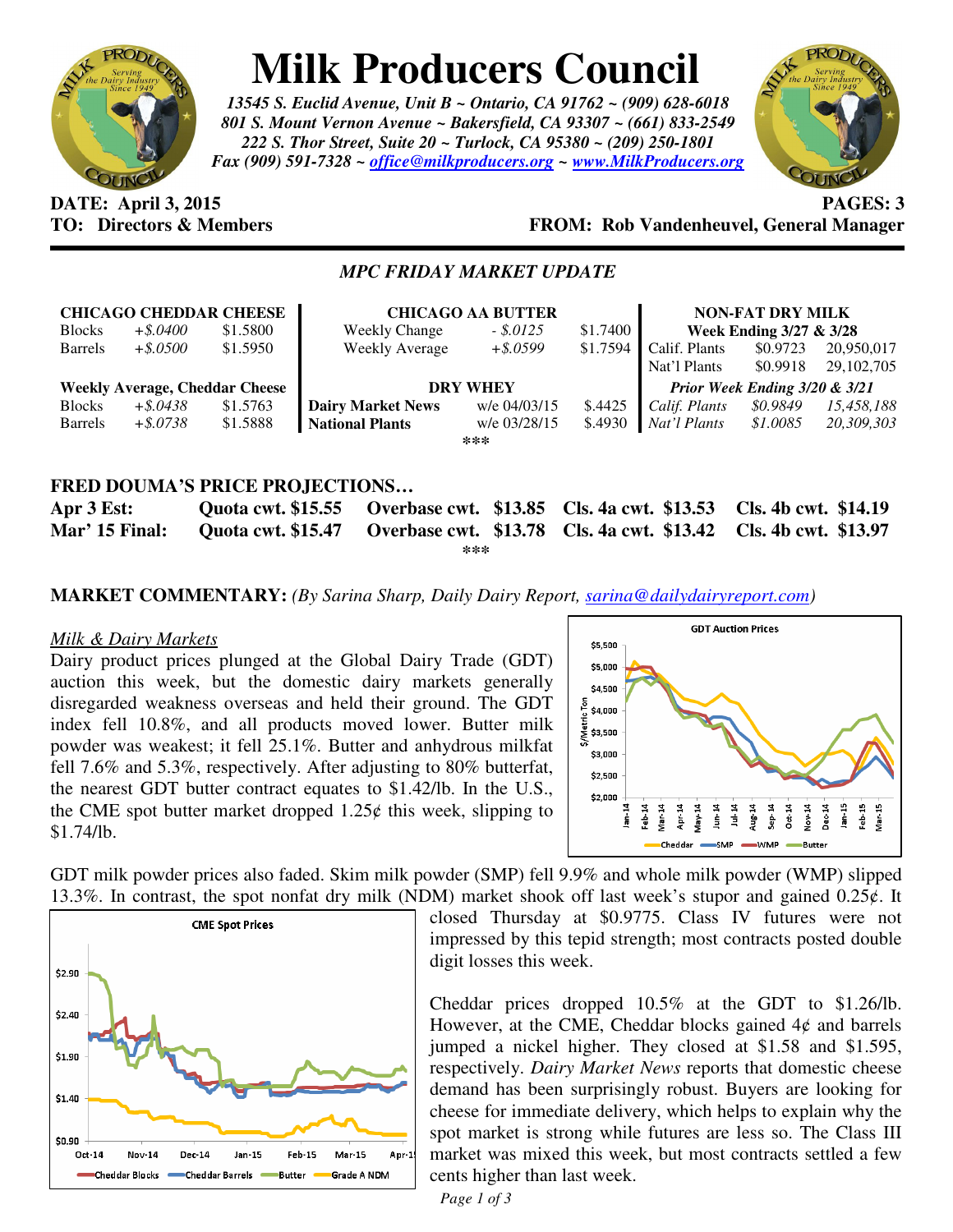USDA announced the March Class III milk price at \$15.56/cwt., down \$7.77 from last year and a dime higher than February. The California 4b milk price was \$13.97, up  $22¢$ from February but \$8.19 lower than last year. The California 4a price for March was \$13.42, or  $33¢$  higher than the previous month. The 4a market is down \$9.95 from last year. The federal order Class IV price slipped  $2¢$  to \$13.80, down \$9.86 from March 2014.

Milk is plentiful and U.S. dairy product output is generally above year-ago levels. However, due to lower output in California, U.S. butter production totaled just 156 million pounds, down 4.8% from a year ago and down 3.8% from



January on a daily average basis. California butter production was 9% lower than last year. The butter market has been supported by lower than expected production and reasonably firm domestic demand ahead of Easter and Passover. But the mild rally in the U.S. butter market has weighed on exports. U.S. butter sales to foreign buyers slipped to 5.6 million pounds, and imports climbed to 7.2 million pounds.

More milk went to the drier in February than the year before, but milk powder production slowed from the January rate. Combined output of NDM and SMP totaled 180.5 million pounds, up 2.6% from last year but down



4.2% from January on a daily average basis. Inventories have gone nowhere since December; in February they totaled 240.7 million pounds, up 32.6% from the year before.

U.S. NDM exports totaled 78.5 million pounds in February, down 1.5% from a year ago but up 12.8% from January on a daily average basis. With China largely on the sidelines, New Zealand and Europe have been aggressively seeking to unload milk powder elsewhere. In this context, U.S. milk powder exports in February were rather impressive and help to prove that the U.S. can compete if the price is right.

U.S. cheese output reached 884.3 million pounds in February. This was slightly higher than January on a daily average basis and up 3.9% from a year ago, scoring a new record for the month. U.S. cheese exports of 65.2 million pounds were down 5.4% from a year ago but notably larger than January.

For the most part, export volumes and domestic demand have exceeded expectations, and so, while today's dairy product prices are a far cry from last year's levels, they ought to be lauded as better than what might have been. However, even this rather bleak celebration may be shortlived. Barns are full and the weather is mild. This year's spring flush is likely to flood the market with milk, which may strain processing capacity in some areas. Cheese and milk powder production could be formidable this spring. U.S. dairy product prices will need to remain low enough to overcome the very strong dollar and attract importers. Otherwise, domestic inventories will grow and the market will eventually come under pressure.



For the week ending March 21, dairy producers culled 60,409 head, which was 3.6% greater than the same week last year. So far this year, dairy cow slaughter is 3.1% higher than 2014.